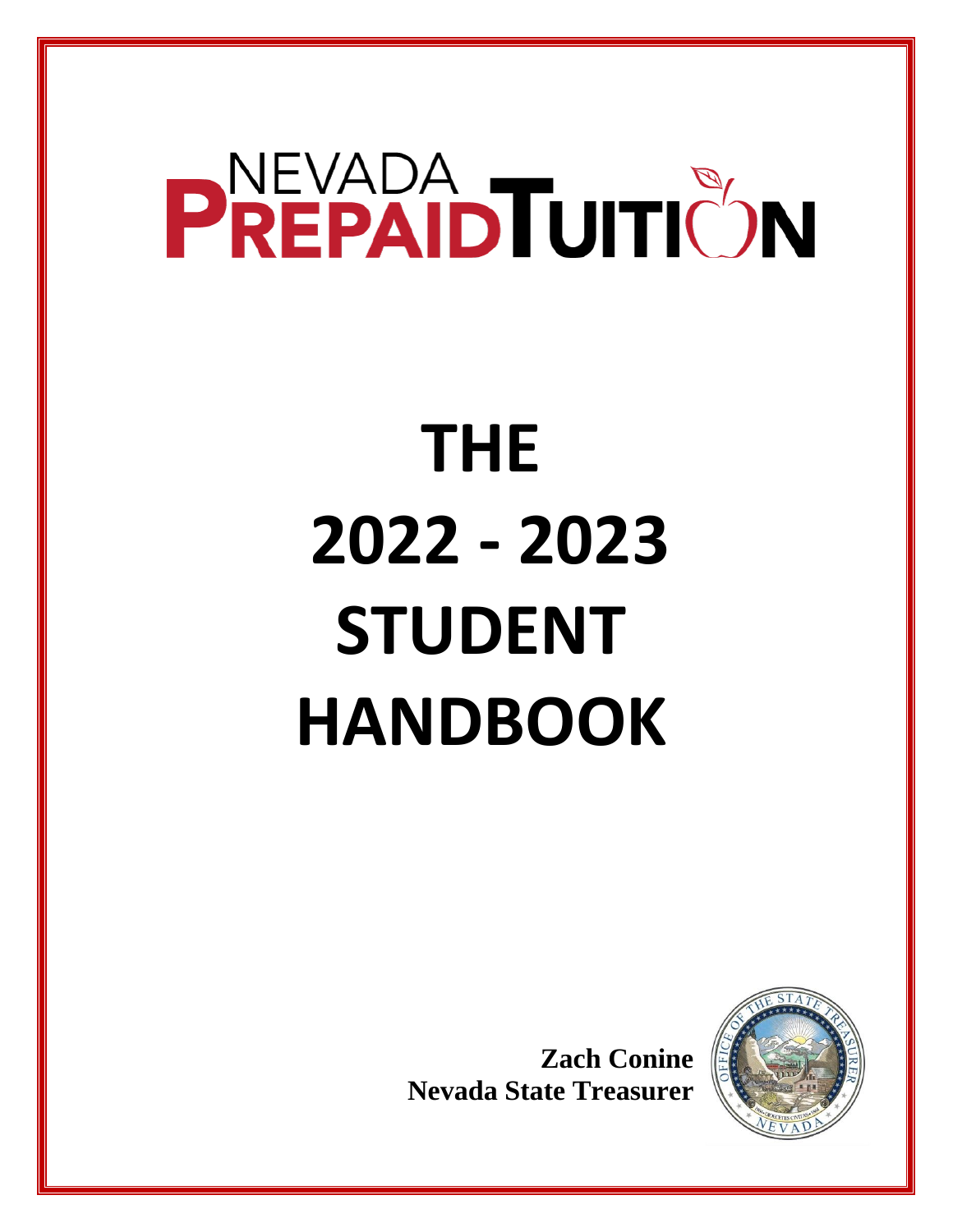**Nevada Prepaid Tuition (NPT) Office of the State Treasurer 555 East Washington Ave., Suite 5200 Las Vegas, NV 89101 Telephone: 702-486-2025 Toll Free: 1-888-477-2667 Fax: 702-486-3246 Email: [PrepaidTuition@NevadaTreasurer.gov](mailto:PrepaidTuition@NevadaTreasurer.gov)**

**[NVPrepaid.gov](http://www.nevadatreasurer.gov/)**

**2022 - 2023 Tuition Rates**

**Per Credit Hour Disbursement Rate (Summer & Fall of 2022 and Spring of 2023)**

| <b>University Credit Hour:</b>                    | \$256.00 |
|---------------------------------------------------|----------|
| Upper Division – Community College (BA): \$185.00 |          |
| <b>Community College: \$112.75</b>                |          |

**If attending an institution on a quarter system, or one that offers programs by total clock hours, please contact the Prepaid Tuition Office for conversion information.**

**Rates are based on the credit hour cost (a.k.a. 'registration fees') set by the Nevada Board of Regents for Nevada institutions. Rates will be adjusted to conform to rates set by the Board of Regents in future years.**

#### **Benefits Usage Checklist:**

- $\Box$  Contract paid in full including any outstanding fees
- $\square$  Current address and valid student SSN on file
- $\square$  Submit Intent to Enroll Form will be using benefits at a qualified higher education institution
- $\Box$  If not planning to go to college, submit Deferment of Benefits Form to place your contract on hold – You have up to 6 years to use the benefits
- **If going to private or out-of-state school -** Submit payment of \$25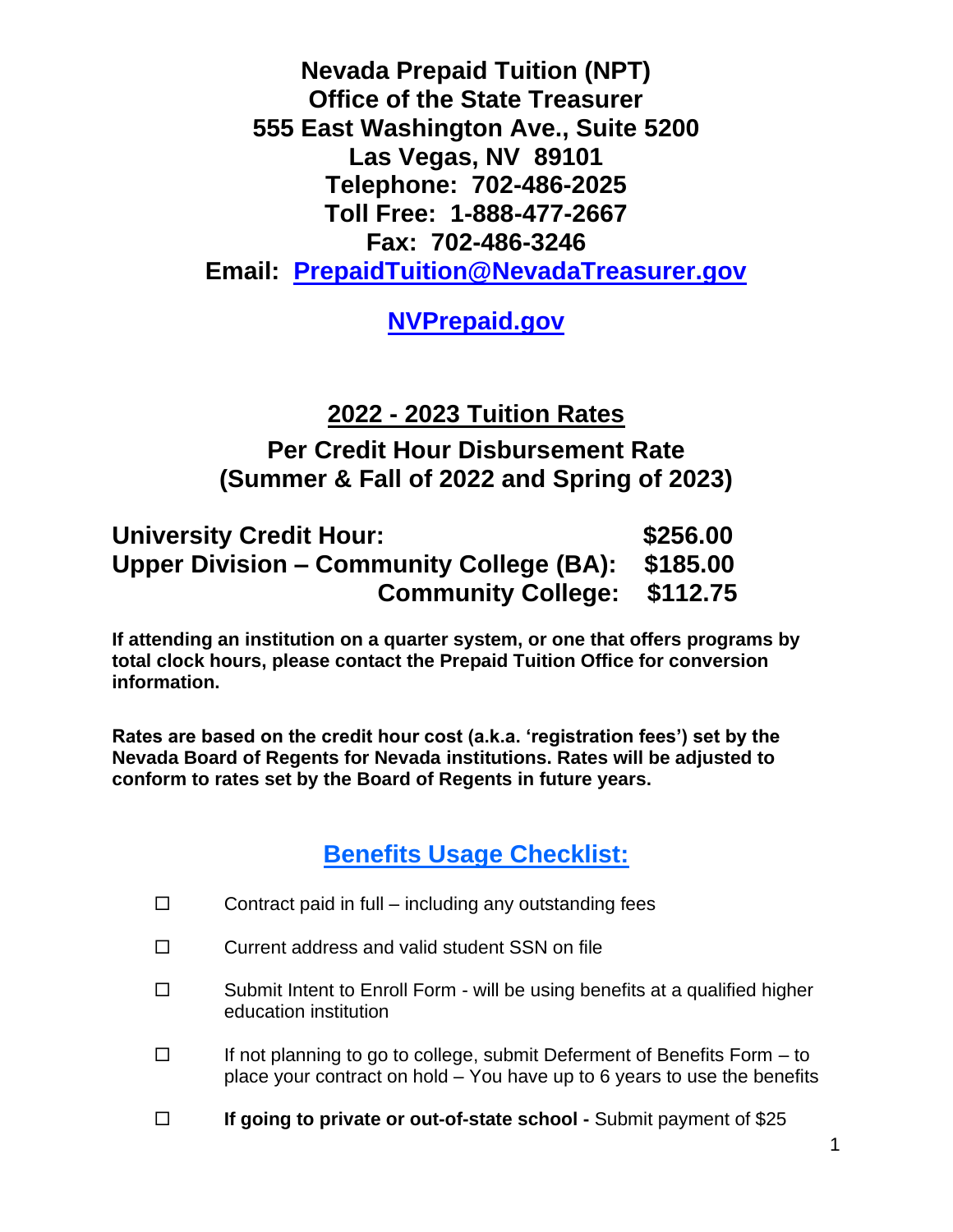#### *Q: HOW DO I BEGIN USING MY NEVADA PREPAID TUITION PROGRAM BENEFITS?*

**A:** An *Intent to Enroll Form* is included with this handbook and must be received 60 days prior to attendance at the higher education institution. When a student has selected a higher education institution and submitted the attached 'Intent to Enroll Form' to the Nevada Prepaid Tuition (NPT) office, program staff will contact the school to begin the tuition payment paperwork on behalf of the prepaid tuition student.

Although the *Intent to Enroll Form* must be submitted to the NPT office in order to facilitate payment to a particular school, completion of this form is **not** binding to the institution the student has selected. The student may change his/her higher education institution at any time prior to the beginning of a school semester. A new *Intent to Enroll*  **Form** is required each time a student attends a new College or University and can be found on the Prepaid Tuition website NVPrepaid.gov.

**Failure to provide the required** *Intent to Enroll Form* **may result in a delay of payment to the higher education institution which could ultimately cause the student to be charged late fees or be administratively dropped from registered classes.**

**Please note**: **The Prepaid Tuition contract must be paid in full, including any outstanding fees, and a valid SSN for the beneficiary must be on file before the contract benefits can be used to pay any higher education institution.**

The Intent to Enroll form authorizes the NPT office to disclose the student's Social Security Number to the educational institution indicated on the form. This is necessary to ensure proper credit to the student's account. Out-of-State and/or Private schools require a \$25 fee to be paid to the Nevada Prepaid Tuition Program per the contract. Please submit that fee at the time the Intent to Enroll is completed.

#### *Q: I AM NOT GOING TO COLLEGE RIGHT NOW. WHAT ARE MY OPTIONS?*

**A:** Please submit a *Deferment of Benefits Form* to the NPT office so your account can be noted properly. Tuition benefits are payable for **6 years** following the student's date of high school graduation.

#### **Students serving in the military or religious/public service:**

With documentation, time extensions are granted to individuals who are active-duty members of the United States Armed Services or have been actively serving in a charitable, religious, or public service assignment or mission since graduating from high school.

#### *Q: WHAT SCHOOLS ARE ELIGIBLE TO RECEIVE NPT PAYMENTS?*

**A:** Any public, private, in or out-of-state higher education institution that is eligible to participate in student financial aid programs under Title IV of the Higher Education Act of 1965. To determine a school's eligibility and obtain its federal school code please search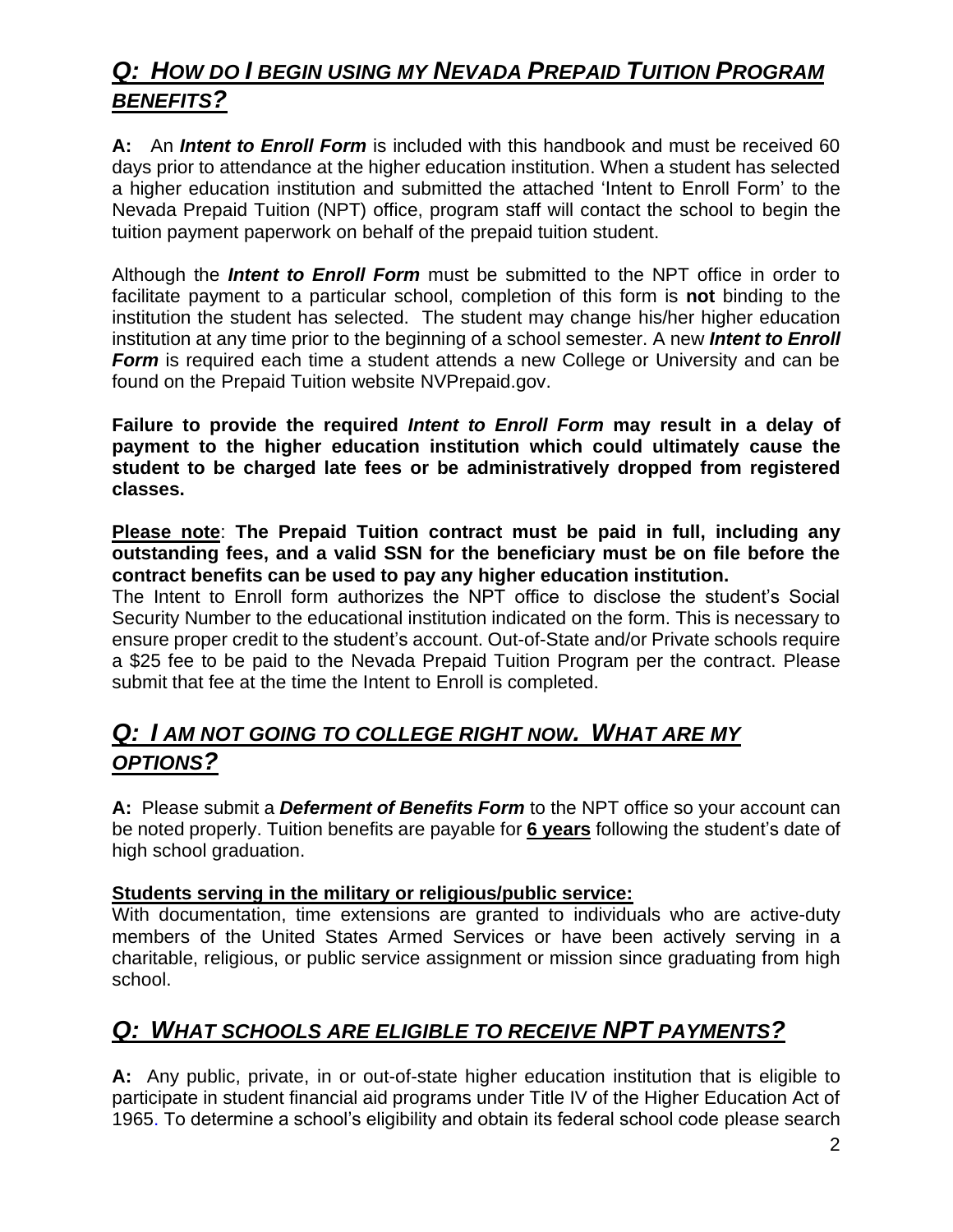the U.S. Department of Education's Office of Postsecondary Education accreditation database at [https://ope.ed.gov/dapip/#/home.](https://ope.ed.gov/dapip/#/home)

#### *Q: WHAT DOCUMENTATION MUST I PROVIDE FOR NPT TO MAKE PAYMENTS TO A NEVADA SYSTEM OF HIGHER EDUCATION SCHOOL?*

**A:** You must submit an Intent to Enroll form to NPT to use your contracts benefits. When registering, please inform school officials that you are a Nevada Prepaid Tuition student, and the Program will be making payments on your behalf. Once the processing of an **Intent to Enroll Form** is complete, the billing office at the in-state community college, state college, or university will receive a list of eligible prepaid tuition students for each semester a student is enrolled. If a student transfers from one in-state Nevada Higher Education Institution to another (UNLV to Nevada State College for example) a new *Intent to Enroll Form* will need to be submitted.

#### *Q: WHAT IF I ATTEND AN OUT-OF-STATE HIGHER EDUCATION INSTITUTION OR A PRIVATE SCHOOL?*

**A:** Follow instructions above regarding submission of the *Intent to Enroll Form*. Also, send a check for \$25.00 to the Prepaid Tuition Office to cover private/out-of-state administration fees.

Please contact the higher education institution's billing office to establish invoicing procedures. If the college/university does not identify you as a prepaid tuition student when you register, please have the school contact the Nevada Prepaid Tuition Office tollfree at 1-888-477-2667. **You are responsible for informing the Financial Aid/Bursar's Office that they should send an invoice to Nevada Prepaid Tuition on your behalf EVERY SEMESTER YOU ATTEND.**

NOTE: NPT will then pay the school directly after receipt of the student's invoice. NPT will transfer to the private or out-of-state school **up to** the same amount that would have been paid to a Nevada in-state institution. You are required to pay the school any difference in tuition that exceeds the amount NPT will pay on your behalf. **In certain instances, out-of-state tuition costs may be lower than the Nevada in-state tuition rate paid by NPT. If the tuition for the institution you plan on attending is less than Nevada's, please contact the Prepaid Tuition office to discuss the implications.**

**As noted above, there is a \$25 one-time higher education institution, (Private or Out-of-State) Processing Fee that will be billed directly to you for the processing of first semester payments to any private or out-of-state school if it is not submitted with your "Intent to Enroll Form."** 

#### *Q: WHEN WILL NPT MAKE PAYMENTS TO MY SCHOOL?*

**A:** In-state schools (i.e., UNR/UNLV/NSC/etc.) will bill NPT each semester once the add/drop date has passed. All credit hours billed will be deducted from your prepaid tuition account as the payments are made on the student's behalf.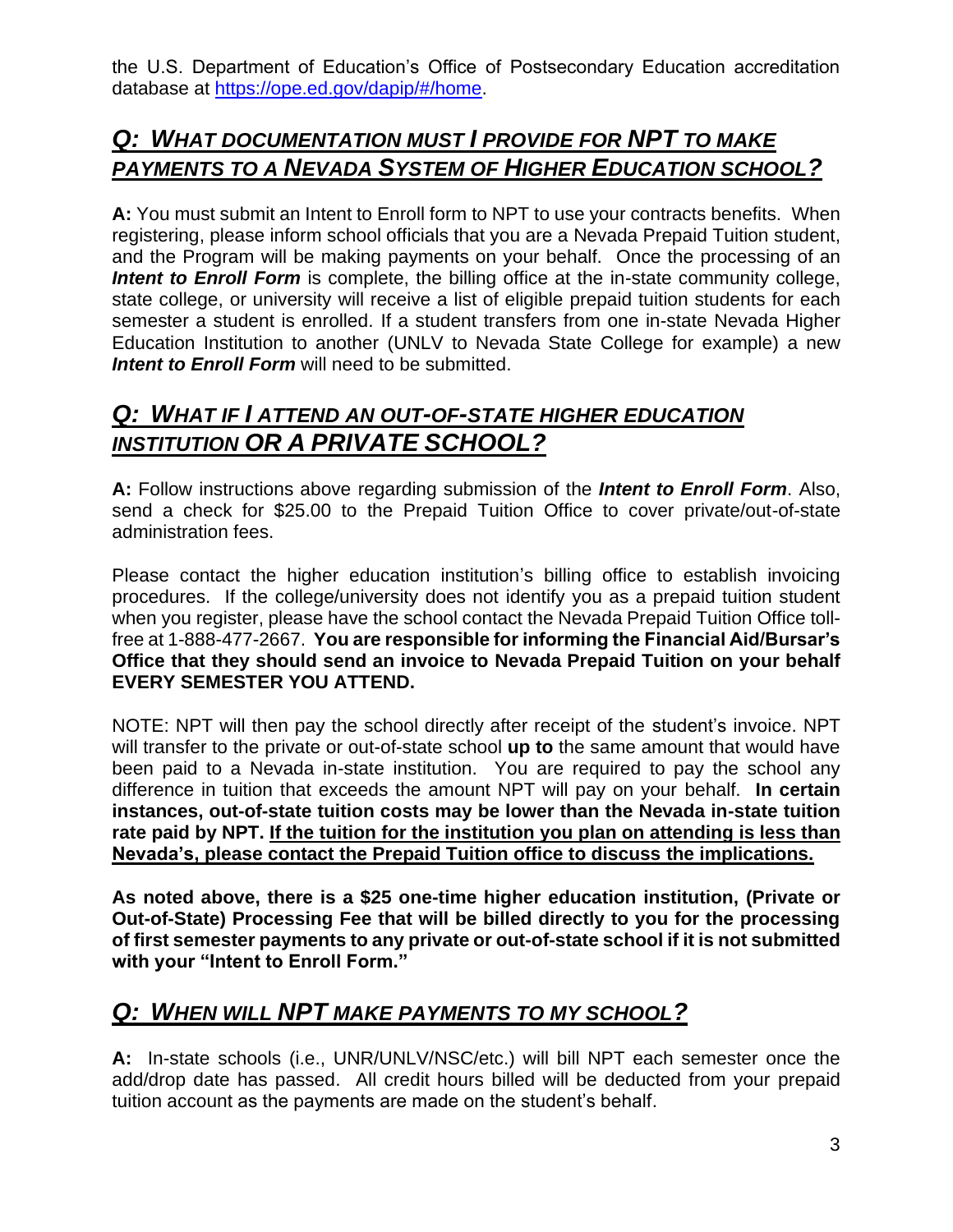Private and out-of-state schools are paid when the NPT office receives an invoice from the school. Each school has their own policies and procedures on invoicing a third party on behalf of a student. Please confirm when you register at the college or university that they will invoice NPT directly and verify when they invoice(for example before the semester begins, after the add/drop date, etc.), **If the school declines to invoice Nevada Prepaid Tuition directly (does not do third party billing), the Student or Parent MUST submit the NPT "Request for Tuition Payment to an Eligible Private or Out-of-State Institution form" along with the student's class schedule to NPT to instruct NPT to send payment to the school on the student's behalf.** If you are unclear of the schools billing procedures, please contact the Prepaid Tuition Office for assistance.

The annual Prepaid Tuition statement of account is sent to the purchaser at the beginning of each year and provides information on how many credit hours are left on the account. **Once you have used all credit hours available on your prepaid tuition contract, you are responsible for paying any additional credit hours and costs at the Higher Education Institution you are attending.**

#### *Q: IS NPT MEASURED IN ACADEMIC YEARS OR CREDIT HOURS?*

**A:** Prepaid Tuition benefits are calculated in credit hours.

- The Four-Year University plan equates to 120 credit hours;
- The Two-Year University plan equates to 60 credit hours;
- The One-Year University plan equates to 30 credit hours;
- The Two-Year Community College plan equates to 60 community college credit hours;
- The Two-Year Community College/Two-Year University plan equates to 60 community college credit hours and 60 university credit hours. **Per the Master Agreement, Community College credits must be distributed first before University credit hours.**

#### *Q: HOW DOES NPT MAKE PAYMENTS IF I ENROLL PART-TIME?*

**A:** Payments will be based on the number of credit hours the student has registered for each semester regardless of full or part time status.

#### *Q: HOW ARE PAYMENTS MADE?*

**A:** The higher education institution will bill the Prepaid Tuition program for credit hours on the student's behalf and payments will be made electronically directly to the school. You will be required to pay any other charges and fees, according to the school's invoicing deadlines.

#### *Q: WHAT IF I WITHDRAW AFTER THE ADD/DROP DATE?*

**A:** If you decide to withdraw from the higher education institution after the registration period has ended, but before classes begin, you must notify the billing office at the higher education institution so that your contract will not be billed. Otherwise, payment will be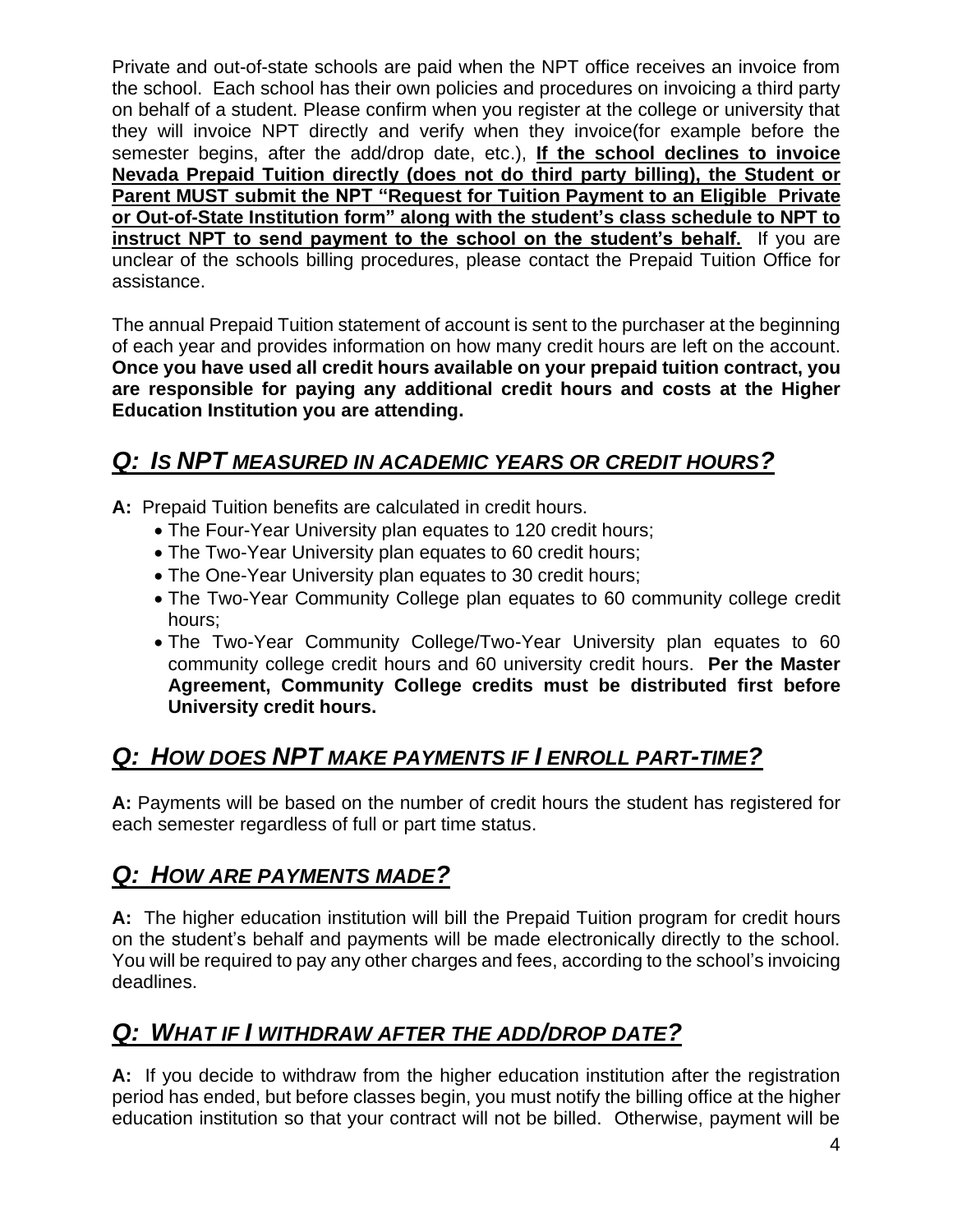made to the school and credit hours will be deducted from your account. You will be responsible for paying any fees associated with withdrawing from the higher education institution. **There will not be an adjustment to your account for credit hours dropped after an invoice has been paid by NPT.** Any refund requested under these circumstances will need to be handled between the higher education institution and the student.

#### *Q: HOW MUCH WILL NPT PAY IF I ATTEND A NEVADA PUBLIC COLLEGE, UNIVERSITY OR COMMUNITY COLLEGE?*

**A:** NPT will pay the full in-state undergraduate credit hour charges (called registration fees by the institutions) as billed each semester. A typical course load is 15 credit hours per semester. NPT will pay the number of credit hours taken each semester by the student based on the prepaid tuition plan purchased, provided there are unused hours remaining on the Student's Prepaid Tuition Contract.

#### *Q: HOW MUCH WILL NPT PAY IF I ATTEND AN OUT-OF-STATE PUBLIC OR PRIVATE COLLEGE OR UNIVERSITY?*

**A:** NPT will pay **up to** the same rate per credit hour charged by an in-state Nevada public higher education institution for semester-based credit hours to the private or outof-state higher education institution based on the prepaid tuition plan purchased. The beneficiary(student) or NPT purchaser is responsible for any difference owed in tuition. **In certain instances, out-of-state tuition costs may be lower than the Nevada instate tuition rate paid by NPT. If the tuition for the institution you plan on attending is less than Nevada's, please contact the Prepaid Tuition office to discuss the implications.**

A purchaser may be entitled to a refund after all benefits have been depleted if the purchaser's total contributions into NPT were more than the total distributions. The current credit hour rate is noted on the first page of this document, and typically increases each school year, based on increased tuition rates (registration fees) published annually by the Nevada Board of Regents.

#### *Q: MAY NPT BENEFITS BE USED DURING SUMMER TERMS?*

**A:** Yes. The credit hours may be used in any combination during the school year, including summer term, up to the maximum number of credit hours available on the Prepaid Tuition contract.

#### *Q: WHAT FEES ARE COVERED BY MY NPT ACCOUNT?*

**A: NONE.** The Program only pays towards college tuition. In-state tuition rates in Nevada are called 'registration fees' and are billed and paid as credit hours.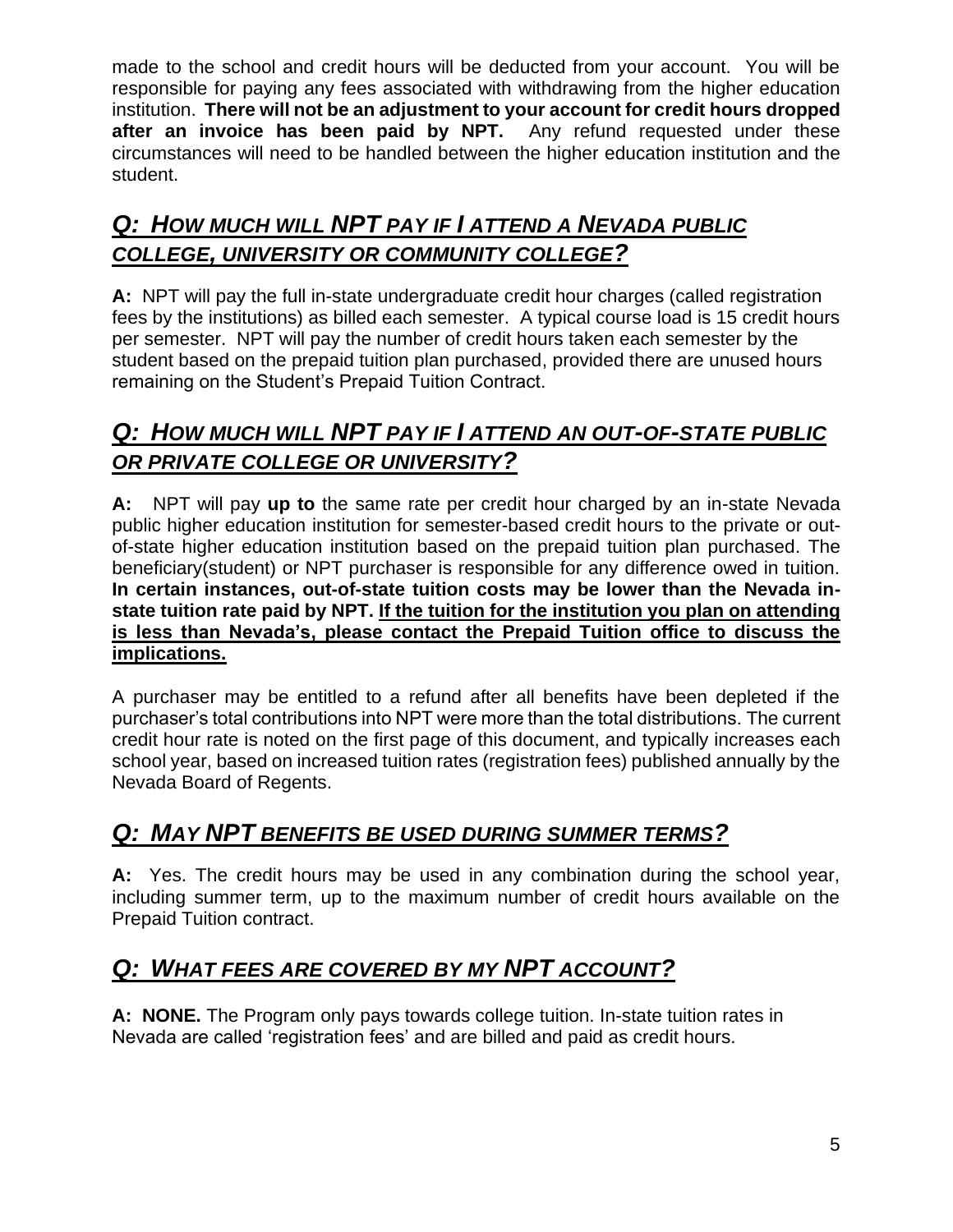#### *Q: WILL I RECEIVE ANY INFORMATION IDENTIFYING THE FINANCIAL BENEFITS THAT WERE PAID TO THE HIGHER EDUCATION INSTITUTION ON MY BEHALF?*

**A:** Yes. As a qualified 529 tuition program, NPT is required by federal law to report this information to you. An IRS 1099-Q form will be mailed to the student at the end of January for each tax year distributions are made to a school on a student's behalf. The 1099Q is recorded under the student's SSN, thus if a copy or duplicate 1099Q is requested, it must come at the request of the student.

In addition, each year an annual statement will be sent to the purchaser of the contract showing the utilization of credit hours. The purchaser may view account information online as well, at **NVPrepaid.gov**.

You may also contact the Nevada Prepaid Tuition office staff toll free at 1-888-477-2667 to check on the status of your NPT contract at any time.

#### *Q: WHAT IF I ATTEND A SCHOOL THAT IS ON A QUARTER SYSTEM OR BASED ON CLOCK HOURS INSTEAD OF SEMESTER CREDIT HOURS?*

**A:** Please contact the NPT office for information.

#### *Q: HOW WILL MY NPT BENEFITS AFFECT MY APPLICATION FOR FINANCIAL AID?*

**A:** NPT benefits are considered an asset of the contract owner (purchaser). Assuming the contract owner is the student's parent, benefits are reported on the Free Application for Federal Student Aid (FAFSA) as a parental asset. FAFSA is the application most colleges and universities use for determining need-based financial aid eligibility. For details or additional information concerning the effect that your NPT contract will have on your eligibility for need-based financial aid, please contact the financial aid office of the higher education institution you plan to attend or visit the FAFSA website at [www.fafsa.ed.gov.](http://www.fafsa.ed.gov/)

#### *Q: CAN COMMUNITY COLLEGE BENEFITS BE APPLIED TO A FOUR-YEAR COLLEGE OR UNIVERSITY, AND VICE-VERSA?*

**A:** Yes. Call the prepaid tuition office to discuss the implications of this choice.

#### *Q: WHAT HAPPENS IF I EARN A GOVERNOR GUINN MILLENNIUM SCHOLARSHIP?*

**A:** Nevada Prepaid Tuition and the Governor Guinn Millennium Scholarship (GGMS) are completely compatible and work together to cover qualified higher education expenses associated with Nevada Higher Education Institution charges. The Prepaid Tuition program pays credit hour costs (tuition), and the Governor Guinn Millennium Scholarship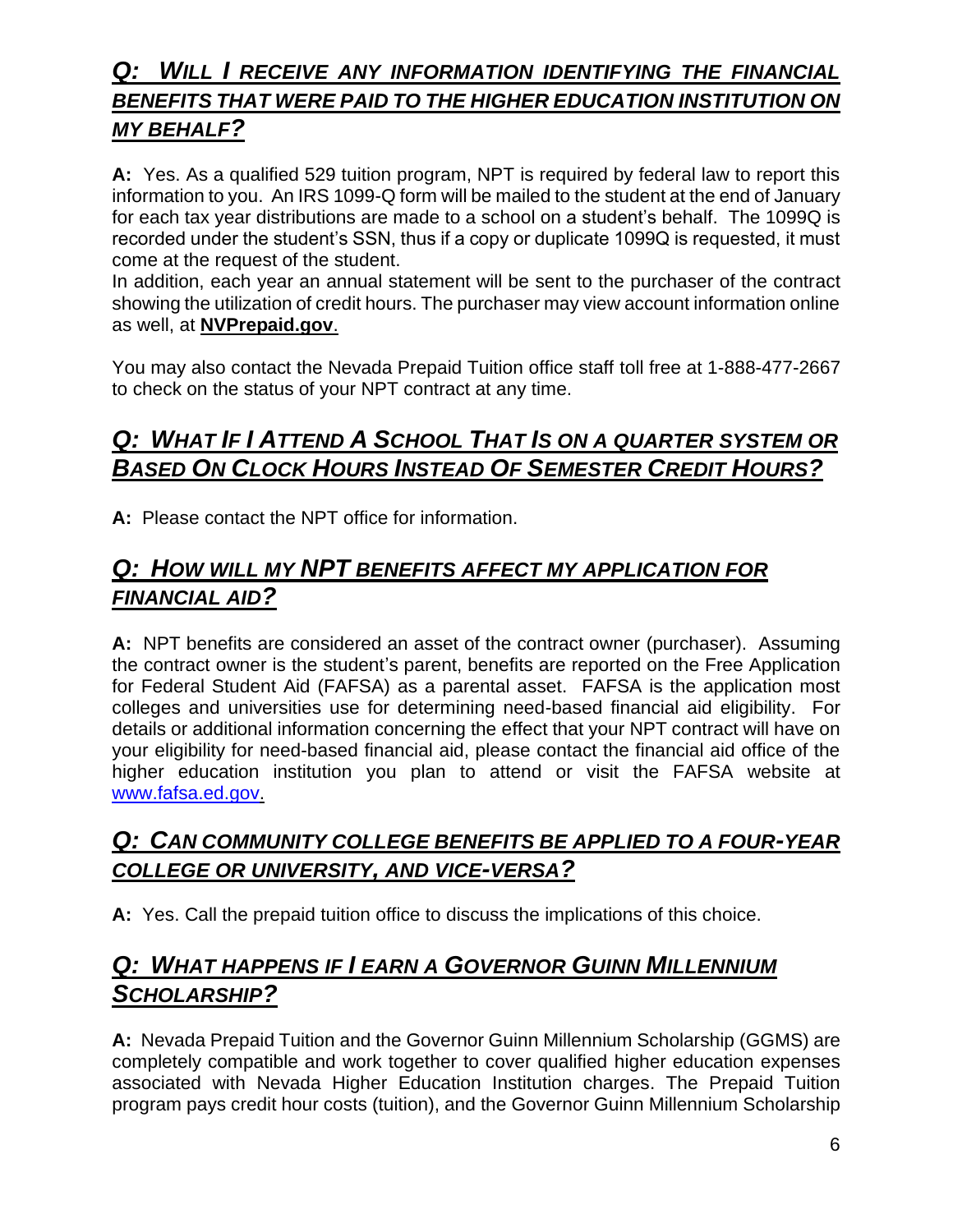funds are usually used by students to pay for fees, books, course materials, etc. As a Millennium Scholar you may utilize your scholarship benefits at any eligible Nevada Institution of Higher Education.

#### *Q: WHAT HAPPENS IF I RECEIVE A FULL OR PARTIAL SCHOLARSHIP?*

**A:** If the beneficiary accepts a scholarship that covers the full cost of tuition the purchaser may change the beneficiary or receive a refund of 100% of the amount of contract payments paid. Proof of the full scholarship must be submitted in the form of a copy of the letter received from the granting foundation *if requesting that the cancellation fee to be waived*. The purchaser may also submit a 'Deferment of Benefits'

form, placing the contract on hold, just in case the scholarship is not maintained or sustained for the full undergraduate course load. **The beneficiary has up to 6 years, post high school graduation, to use the contract benefits.**

If the beneficiary accepts a partial scholarship and it does not cover the same benefits as the Contract, they may elect to use benefits as originally planned. If you have further questions on utilizing contract benefits with a scholarship, contact the Program office at 1-888-477-2667.

#### *Q: WHAT IF I TRANSFER TO A DIFFERENT SCHOOL FOR MY SECOND SEMESTER OR IN SUBSEQUENT YEARS?*

**A:** Please submit a new *Intent to Enroll Form* 60 days prior to the beginning of the new semester. Please notify the Prepaid Tuition office as soon as possible with transfer plans to ensure the office staff has time to make payment arrangements with the new school. If there is less than 60 days to the beginning of the new semester, please call the Prepaid Tuition office to work with staff to stop payments to one school and set up payments to another. To expedite your change in school status, please complete a new Intent to Enroll form online at NVPreapid.gov.

#### *Q: DOES HAVING A CONTRACT WITH NPT GUARANTEE THE BENEFICIARY ADMISSION TO A SCHOOL OR CONTINUED ENROLLMENT ONCE ACCEPTED?*

**A:** No. The purchase of an NPT contract does not guarantee beneficiaries admission to any school. Higher education institutions have different admission standards, and therefore, please check with the higher education institution the beneficiary plans to attend to determine admission requirements. It is the student's responsibility to maintain the academic standards once admitted to any institution of higher learning.

#### *Q: WHAT IF I STILL HAVE CREDIT HOURS REMAINING WHEN I GRADUATE?*

**A:** Unused credit hours may be used towards graduate work or transferred to another qualified beneficiary in certain instances.